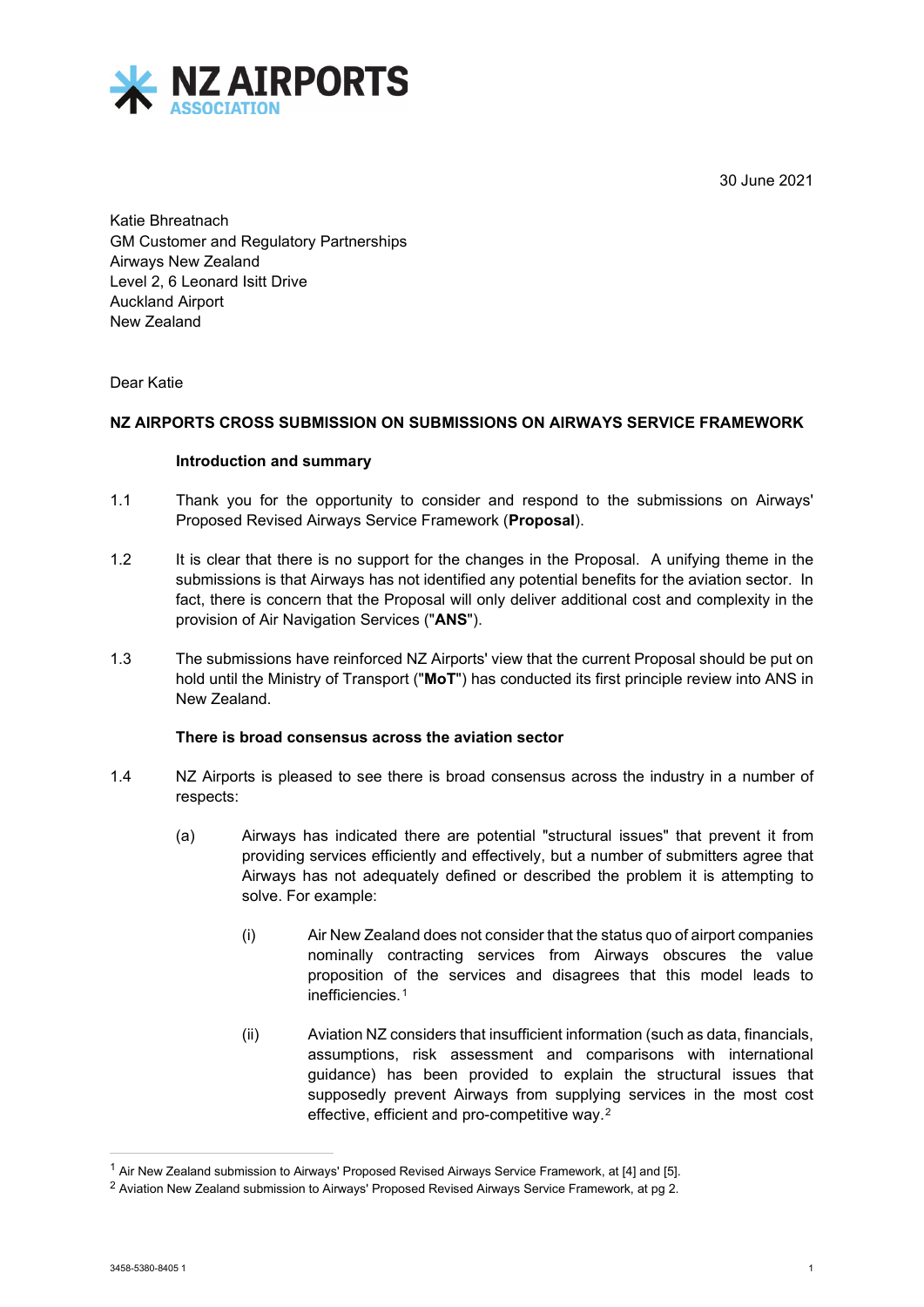

- (iii) NZ Airline Pilots' Association submitted that the underlying settings that balance out efficiency and profitability are not structural issues but reflect the design that Parliament has legislated i.e. the SOE model.<sup>[3](#page-1-0)</sup>
- (iv) NZ Aviation Federation submitted that Airways' operating model needs to change, to reflect that it provides criticial infrastructure. However, it does not consider that the current service framework consultation should be progressed further at this time.

NZ Airports agrees that there is a disconnect between the proposal to charge airports and the objectives Airways seeks to achieve because Airways has not adequately defined the perceived problem.

- (b) The benefits of charging airports, rather than airlines, have not been identified. In fact, a number of submitters raise concerns that the Proposal would generate worse outcomes in terms of cost-effectiveness and efficiencies. For example:
	- Air New Zealand is concerned that the proposed commercial framework may lead to increases in pricing<sup>[4](#page-1-1)</sup> and an arm's length structure may lead to service level degradation and inefficiencies.<sup>[5](#page-1-2)</sup>
	- BARNZ is concerned that the proposal could lead to a lack of cost transparency, it would be more difficult for airlines to understand whether services are being provided on an efficient basis and could lead to administrative complexity and inefficiency, as airlines would be required to have commercial relationships with multiple airport operators to receive Aerodrome Air Traffic Management Services. [6](#page-1-3)
	- IATA says that it is difficult to provide a view on whether the current structure is impending efficiency without understanding what benefits the proposed commercial framework will deliver, and that there is insufficient information provided in the consultation document.[7](#page-1-4)
	- Rotorua Regional Airport is concerned that forcing further operating costs on regional airports without appropriate recovery mechanisms exacerbates the financial challenges regional airports face.<sup>[8](#page-1-5)</sup>

NZ Airports agrees that Airways has not explained what the benefits of its proposal are to airports, aircraft operators and the broader industry, and struggles to identify any benefits other than providing a way for Airways to manage its own revenue risk. While NZ Airports recognises that is an entirely reasonable objective for an SOE, this type of consideration should not drive a change in the commercial model when providing a seamless and safe ANS network should be paramount.

<span id="page-1-0"></span><sup>3</sup> NZ Airline Pilots' Association submission to Airways' Proposed Revised Airways Service Framework, at pg 1

<span id="page-1-1"></span><sup>4</sup> Air New Zealand submission to Airways' Proposed Revised Airways Service Framework, at [6].

<span id="page-1-2"></span><sup>5</sup> Air New Zealand submission to Airways' Proposed Revised Airways Service Framework, at [16] and [17].

<span id="page-1-4"></span><span id="page-1-3"></span> $6$  The Board of Airline Representatives of NZ submission to Airways' Proposed Revised Airways Service Framework, at [18].

<sup>7</sup> International Air Transport Association submission to Airways' Proposed Revised Airways Service Framework, at pg 1.

<span id="page-1-5"></span><sup>&</sup>lt;sup>8</sup> Rotorua Regional Airport submission to Airways' Proposed Revised Airways Service Framework, at pg 2.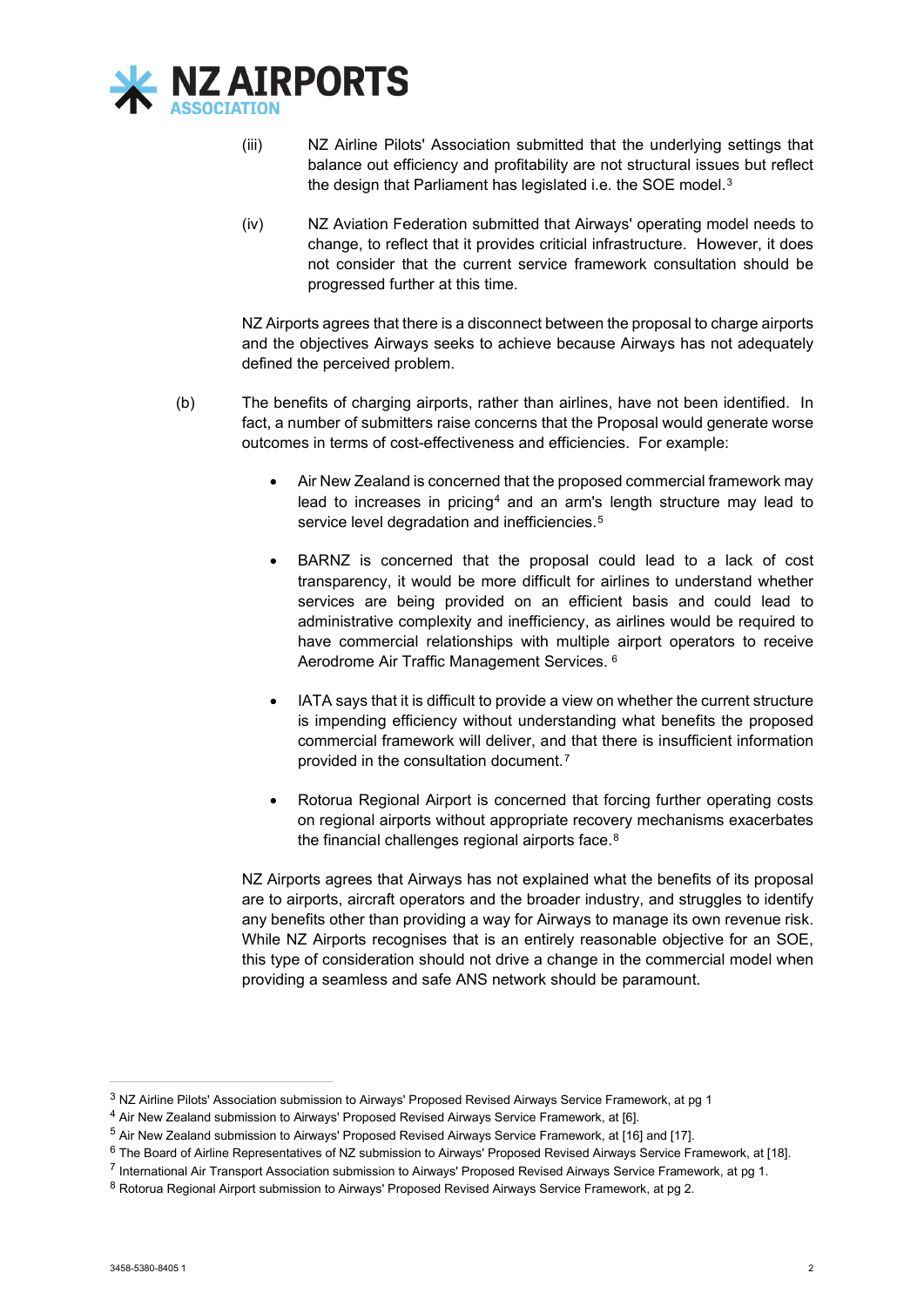

- (c) There is an acknowledgement by most submitters that competition in Air Navigation Services could be beneficial, but that it does not currently exist. Therefore, contestability is not a basis for the proposed change. For example:
	- Air New Zealand supports the idea of contestability for services provided by Airways, but notes that at this time Airways remains a monopoly supplier of the "contestable" services.[9](#page-2-0)
	- Auckland Airport considers that Airways' rationale for changing its commercial framework is not credible and its distinction between statutory monopoly services and so-called contestable services is entirely artificial.<sup>10</sup>
	- Aviation NZ considers that non-statutory monopoly services are not truly contestable because barriers to entry prevent competitors from supplying these services. These services cannot be easily separated from the statutory monopoly services that Airways provides and should not be used as a justification for commercial cost recovery as outlined in the commercial framework.[11](#page-2-2)
	- NZ Airline Pilots' Association does not support the direct charging to airports for aerodrome services<sup>[12](#page-2-3)</sup> and expressed concern that the commercial framework would result in significant inefficiencies, which would likely lead to overall greater charges to air traffic services users.
	- Rotorua Regional Airport acknowledged that Airways has an effective monopoly over the provision of Aerodrome Control Services, and that these services are not genuinely contestable and should not be excluded from the pricing framework.[13](#page-2-4)

NZ Airports confirms its view that the distinction between statutory monopoly and contestable services asserted by Airways is artificial and does not reflect reality, and therefore this cannot be relied upon as a basis for commercial change.

(d) There is confusion as to how charging airports could and would promote competition. For example, BARNZ notes that it is unclear as to how Airways having direct commercial relationships with airports for contestable services will lead to improved competition.[14](#page-2-5)

> NZ Airports agrees, and as per its submission, considers the proposal may actually be harmful for competition.

<span id="page-2-0"></span><sup>&</sup>lt;sup>9</sup> Air New Zealand submission to Airways' Proposed Revised Airways Service Framework, at [4] and [5].

<span id="page-2-1"></span><sup>10</sup> Auckland Airport submission to Airways' Proposed Revised Airways Service Framework, at [1.3].

<span id="page-2-2"></span><sup>11</sup> Aviation New Zealand submission to Airways' Proposed Revised Airways Service Framework, at pg 2.

<span id="page-2-3"></span><sup>12</sup> NZ Airline Pilots' Association submission to Airways' Proposed Revised Airways Service Framework, pgs 4-5.

<span id="page-2-4"></span><sup>13</sup> Rotorua Regional Airport submission to Airways' Proposed Revised Airways Service Framework, pgs 3-5.

<span id="page-2-5"></span><sup>&</sup>lt;sup>14</sup> The Board of Airline Representatives of NZ submission to Airways' Proposed Revised Airways Service Framework, at [19] -[26].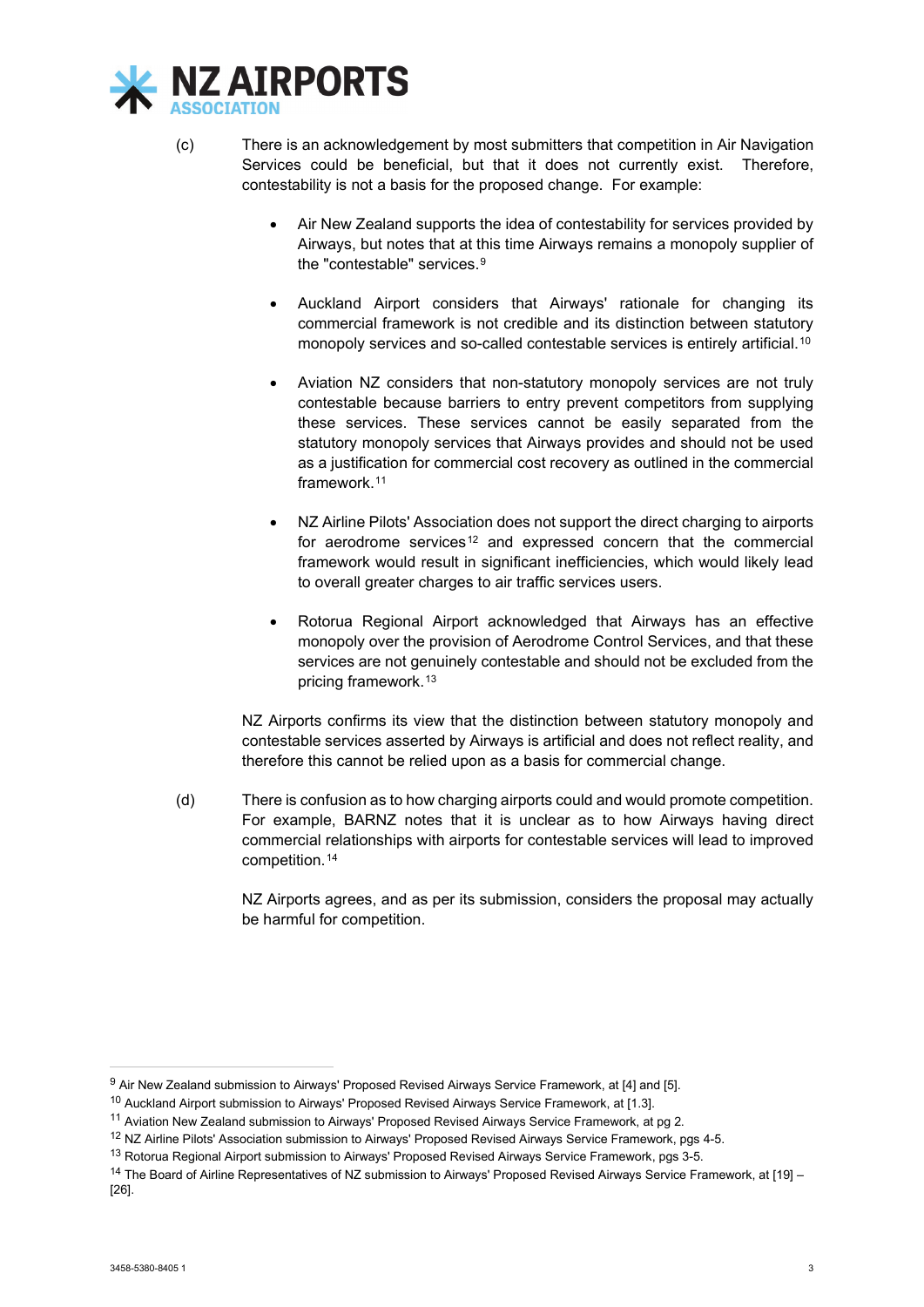

- 1.5 We acknowledge BARNZ's suggestion of an industry workshop to discuss the benefits that the proposed changes would deliver to customers over and above the current service framework today. NZ Airports welcomes further information in this respect and would be pleased to participate in this dialogue. However, Airways, despite its good intentions, is not itself in a position to resolve the fundamental issue, which is that Airways is an SOE which has commercial objectives that potentially conflict with what is best for New Zealand's air transport sector. NZ Airports maintains that the Government, rather than Airways, following consultation with stakeholders, must take the lead in determining how ANS should best be delivered in the future. It would not be appropriate to implement the Proposal prior to the Ministry of Transport conducting its 'first principles' review.
- 1.6 The accompanying Appendix summarises NZ Airports' interpretation of the submissions on key aspects of the Proposal. It demonstrates that the Proposal is not justified under an orthodox cost / benefit analysis, and that it would be prudent for Airways to not proceed with its Proposal until the Ministry of Transport has conducted its review.
- 1.7 If you wish to discuss any aspect of this letter or our previous submission, please feel free to contact me.

Yours sincerely

 $\sim$ 

Kevin Ward **Chief Executive**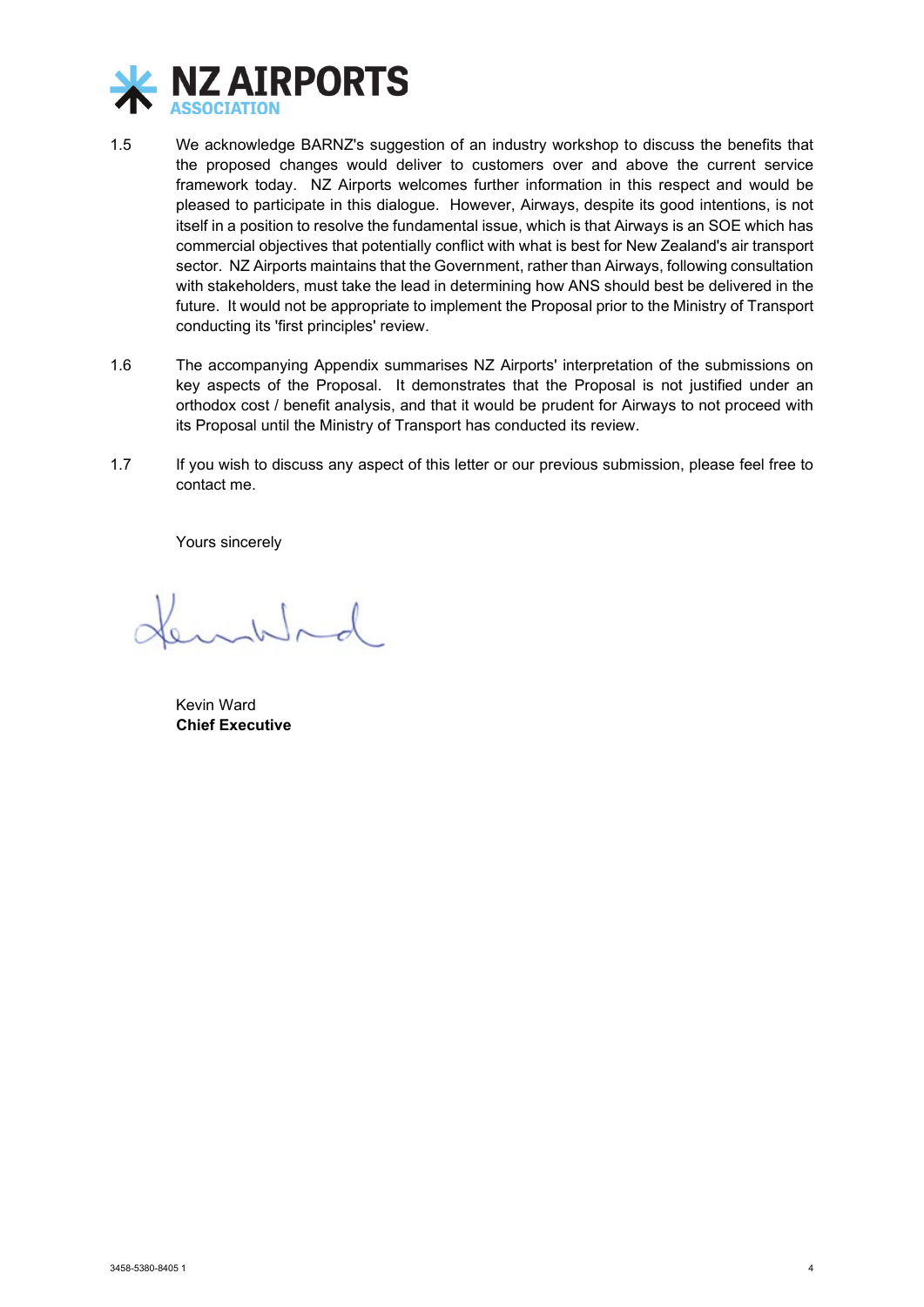

## <span id="page-4-3"></span><span id="page-4-2"></span><span id="page-4-1"></span><span id="page-4-0"></span>**APPENDIX - Summary of Submissions**

#### **Key: Agrees**

- **Disagrees**
	- **- No specific comment**

|                                                                                                                                                                                                    | AIR NZ         | <b>AIAL</b> | <b>AVIATION NZ</b> | BARNZ | AIRPORT<br><b>CHCH</b> | CAA | <b>IATA</b> | AIRPORT<br>KAPITI | NZ AIRLINE<br><b>PILOTS</b> | <b>AIRPORTS</b><br>ዾ | FEDERATION<br>AVIATION<br>실 | ROTORUA<br>AIRPORT | <b>WELLINGTON</b><br>AIRPORT | <b>COMMENT</b>                                                                                                                                                                                                                                                                                        |
|----------------------------------------------------------------------------------------------------------------------------------------------------------------------------------------------------|----------------|-------------|--------------------|-------|------------------------|-----|-------------|-------------------|-----------------------------|----------------------|-----------------------------|--------------------|------------------------------|-------------------------------------------------------------------------------------------------------------------------------------------------------------------------------------------------------------------------------------------------------------------------------------------------------|
| Is there a problem?<br>Airways believes there could be<br>structural issues preventing Airways<br>supplying services in the most cost<br>efficient<br>effective,<br>and<br>pro-<br>competitive way | ×              |             |                    |       |                        |     |             |                   |                             |                      |                             |                    |                              | The majority of submitters consider that<br>Airways has<br>not clearly articulated the<br>insufficient<br>provided<br>problem<br>has<br>or<br>information as to what these "structural<br>issues" are. <sup>15</sup><br>There is some disagreement as to whether<br>there is a problem to "fix". $16$ |
| Are there options to address the<br>problem?<br>distinguishing<br>believes<br>Airways<br>between monopoly and contestable<br>services will resolve these structural<br>issues, and:                | $\pmb{\times}$ |             |                    |       |                        |     |             |                   |                             |                      |                             |                    |                              | All submitters who addressed this issue<br>disagree with the Proposal. <sup>17</sup> Submitters<br>identify the fact that Airways is an SOE as a<br>key issue which the Proposal does not (and<br>Airways itself cannot) address. <sup>18</sup>                                                       |

<sup>&</sup>lt;sup>15</sup> Air New Zealand submission at [18]; Auckland Airport submission at [1.3]; Aviation New Zealand submission at pg 2; BARNZ submission at [7]; IATA submission at pg 1; NZ Airline Pilots' Association submission at pg 1; NZ Airports submission at [2.12].

<sup>&</sup>lt;sup>16</sup> Air New Zealand submission at [11]; Auckland Airport submission at [1.3]; BARNZ submission at [7], CAA submission, pg 1; IATA submission at pg 1; Kapiti Airport submission at pg 1; NZ Airline Pilots' Association submission at pg 1; NZ Airports submission at [2.12]; NZ Aviation Federation submission at pg 1; Wellington Airport submission at page 1.

<sup>&</sup>lt;sup>17</sup> Air New Zealand submission at [5]; Auckland Airport submission at [1.3]; BARNZ submission at [18], [19]- [26]; Christchurch International Airport submission, pgs 1-2; NZ Airline Pilots' Association submission at pg 4; NZ Airports submission at [1.1] – [2.15], [4.1] – [4.21]; NZ Aviation Federation submission at pg 2; Wellington Airport submission at pg 1.

<sup>&</sup>lt;sup>18</sup> Christchurch International Airport submission, pgs 1-2; NZ Airline Pilots' Association submission at pgs 1 and 3; NZ Airports submission at [3.10] – [3.13]; Wellington Airport submission at pg 1.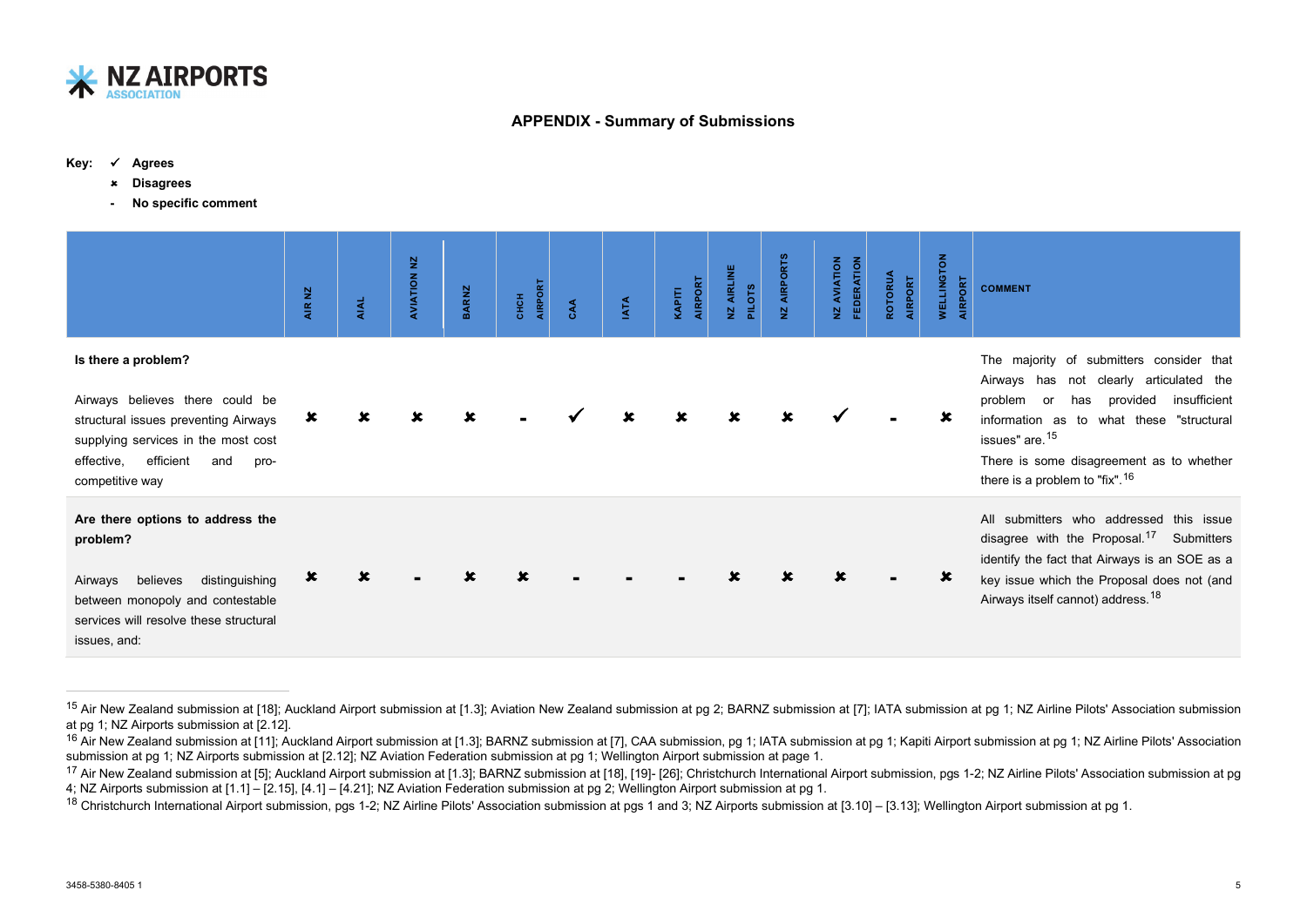<span id="page-5-3"></span><span id="page-5-2"></span><span id="page-5-1"></span><span id="page-5-0"></span>

|                                                                                                                                                                                                                                                                                                                                                                                                                                                                                                                                                                                      | AIR NZ | AIAL | $\Sigma$<br>AVIATION | <b>BARNZ</b> | AIRPORT<br><b>CHCH</b> | CAA | <b>IATA</b> | AIRPORT<br>KAPITI | NZ AIRLINE<br><b>PILOTS</b> | NZ AIRPORTS | FEDERATION<br>NZ AVIATION | <b>ROTORUA</b><br>AIRPORT | <b>WELLINGTON</b><br>AIRPORT | <b>COMMENT</b>                                                                                                                                                                                                                                                                                                                                                                                                                                                               |
|--------------------------------------------------------------------------------------------------------------------------------------------------------------------------------------------------------------------------------------------------------------------------------------------------------------------------------------------------------------------------------------------------------------------------------------------------------------------------------------------------------------------------------------------------------------------------------------|--------|------|----------------------|--------------|------------------------|-----|-------------|-------------------|-----------------------------|-------------|---------------------------|---------------------------|------------------------------|------------------------------------------------------------------------------------------------------------------------------------------------------------------------------------------------------------------------------------------------------------------------------------------------------------------------------------------------------------------------------------------------------------------------------------------------------------------------------|
| Be cost-effective                                                                                                                                                                                                                                                                                                                                                                                                                                                                                                                                                                    | x      |      |                      |              |                        |     |             |                   |                             |             |                           |                           |                              | All submitters who addressed this issue<br>disagree with the Proposal, and even express<br>concern that this could result in increased<br>prices. <sup>19</sup>                                                                                                                                                                                                                                                                                                              |
| Be efficient                                                                                                                                                                                                                                                                                                                                                                                                                                                                                                                                                                         |        |      |                      |              |                        |     |             |                   |                             |             |                           |                           |                              | All submitters who addressed this issue<br>disagree with the Proposal, with one submitter<br>highlighting that airlines would have to<br>negotiate with numerous airports rather than a<br>single entity like Airways. <sup>20</sup>                                                                                                                                                                                                                                         |
| Promote competition                                                                                                                                                                                                                                                                                                                                                                                                                                                                                                                                                                  |        |      |                      |              |                        |     |             |                   |                             |             |                           |                           |                              | All submitters who addressed this issue<br>disagree with the Proposal, noting that it is<br>unclear how Airways having direct commercial<br>relationships with airports for contestable<br>services will lead to improved competition. <sup>21</sup>                                                                                                                                                                                                                         |
| What benefits will the proposal<br>deliver?<br>Airways should charge airports for<br>its services                                                                                                                                                                                                                                                                                                                                                                                                                                                                                    |        |      |                      |              |                        |     |             |                   |                             |             |                           |                           |                              | The clear majority of submitters who<br>addressed this issue disagree with the<br>Proposal, stating the benefits of this model<br>have not been explained or demonstrated. <sup>22</sup>                                                                                                                                                                                                                                                                                     |
| submission at pg 1.<br><sup>20</sup> Air New Zealand submission at [17]; Auckland Airport submission at [2.5]; BARNZ submission at [18]; NZ Airline Pilots' Association submission at pg 4; NZ Airports submission at [3.8] and [5.6].<br><sup>21</sup> Aviation New Zealand submission, at pg 3; BARNZ submission at [19] - [26]; NZ Airports submission at [5.1] - [5.14].<br>at pg 4; Auckland Airport submission at [5.1] - [5.14]; NZ Airports submission at [2.1] - [2.15]; Rotorua Regional Airport submission at [7] and [27] - [29]; Wellington Airport submission at pg 1. |        |      |                      |              |                        |     |             |                   |                             |             |                           |                           |                              | <sup>19</sup> Air New Zealand submission at [6]; BARNZ submission at [18]; NZ Airline Pilots' Association submission at pg 4; NZ Airports submission at [5.6]; Rotorua Regional Airport submission at [7] – [9]; Wellington Airport<br><sup>22</sup> Air New Zealand submission at [16] and [17]; Auckland Airport submission at [1.3]; Christchurch International Airport submission, pgs 1-2; Kapiti Airport submission at pg 1; NZ Airline Pilots' Association submission |
| 3458-5380-8405 1                                                                                                                                                                                                                                                                                                                                                                                                                                                                                                                                                                     |        |      |                      |              |                        |     |             |                   |                             |             |                           |                           |                              | 6                                                                                                                                                                                                                                                                                                                                                                                                                                                                            |

<sup>&</sup>lt;sup>19</sup> Air New Zealand submission at [6]; BARNZ submission at [18]; NZ Airline Pilots' Association submission at pg 4; NZ Airports submission at [5.6]; Rotorua Regional Airport submission at [7] – [9]; Wellington Airport submission at pg 1.

<sup>&</sup>lt;sup>20</sup> Air New Zealand submission at [17]; Auckland Airport submission at [2.5]; BARNZ submission at [18]; NZ Airline Pilots' Association submission at pg 4; NZ Airports submission at [3.8] and [5.6].

<sup>21</sup> Aviation New Zealand submission, at pg 3; BARNZ submission at [19] – [26]; NZ Airports submission at [5.1] – [5.14].

<sup>&</sup>lt;sup>22</sup> Air New Zealand submission at [16] and [17]; Auckland Airport submission at [1.3]; Christchurch International Airport submission, pgs 1-2; Kapiti Airport submission at pg 1; NZ Airline Pilots' Association submission at pg 4; Auckland Airport submission at [5.1] – [5.14]; NZ Airports submission at [2.1] – [2.15]; Rotorua Regional Airport submission at [7] and [27] – [29]; Wellington Airport submission at pg 1.